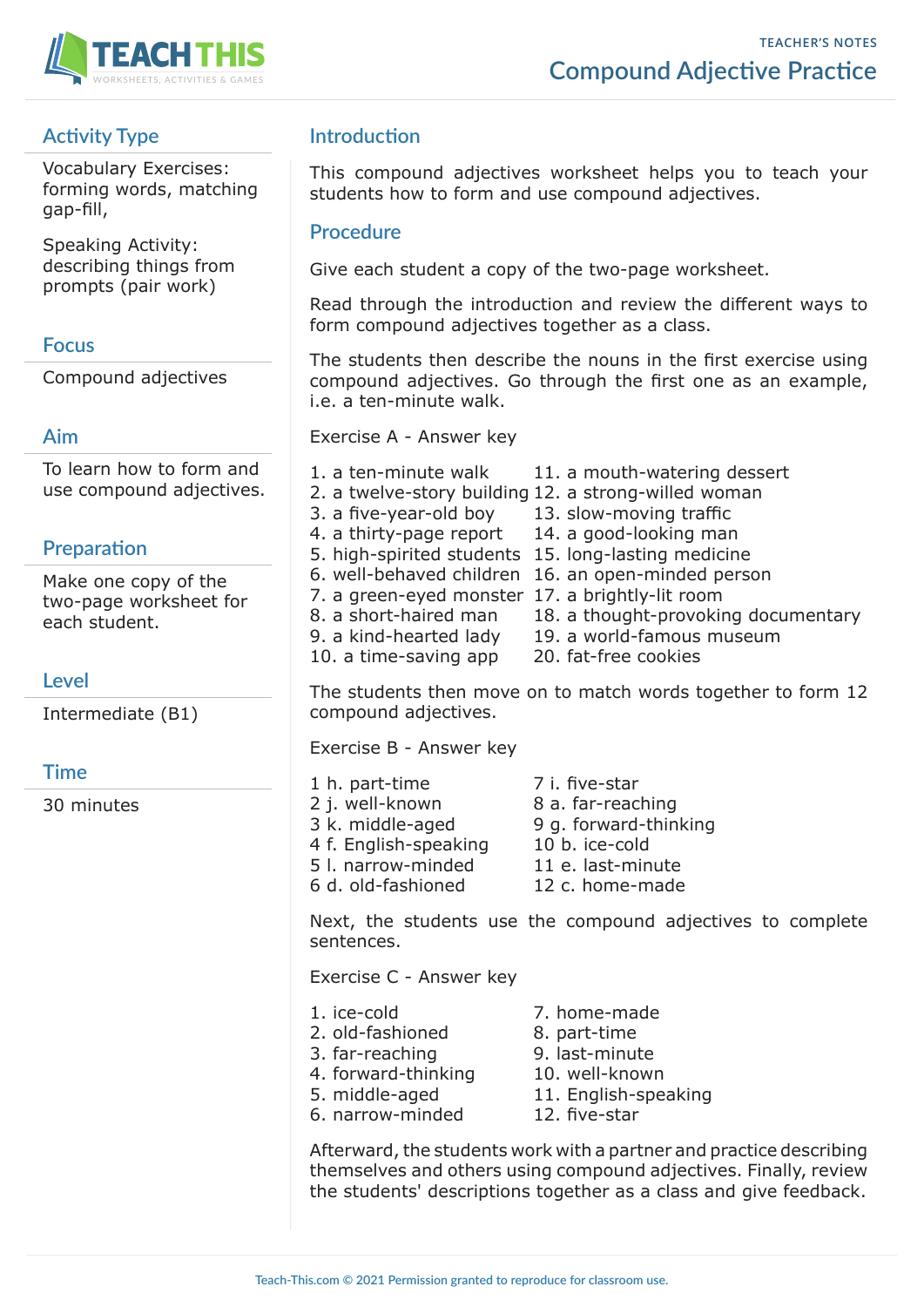

A compound adjective is an adjective that contains two or more words. Generally, we put a hyphen between the words when we want them to act as a single adjective before a noun.

| <b>Compound Adjectives</b>     | Examples:                                                              |
|--------------------------------|------------------------------------------------------------------------|
| Number + Noun                  | A break that takes ten minutes is a <b>ten-minute</b> break.           |
| Adjective + Noun               | A bike ride over a long distance is a <b>long-distance</b> bike ride.  |
| Adjective + Present Participle | A person who works hard is a <b>hard-working</b> person.               |
| Noun + Present Participle      | An athlete who breaks records is a record-breaking athlete.            |
| Noun + Adjective               | A room that is free from smoke is a <b>smoke-free</b> room.            |
| Noun + Past Participle         | An engine cooled by water is a <b>water-cooled</b> engine.             |
| Adjective + Past Participle    | A man with a bad temper is a <b>bad-tempered</b> man.                  |
| Adverb + Past Participle       | A city that has a dense population is a <b>densely-populated</b> city. |

### **A. Describe the nouns using compound adjectives.**

| 1. a walk that takes ten minutes                | a ten-minute walk |
|-------------------------------------------------|-------------------|
| 2. a building that has twelve stories           |                   |
| 3. a boy who is five years old                  |                   |
| 4. a report that is thirty pages long           |                   |
| 5. students in high spirits                     |                   |
| 6. children who behave well                     |                   |
| 7. a monster with green eyes                    |                   |
| 8. a man who has short hair                     |                   |
| 9. a lady with a kind heart                     |                   |
| 10. an app that saves time                      |                   |
| 11. a dessert that makes your mouth water       |                   |
| 12. a woman who has a strong will               |                   |
| 13. traffic that moves slowly                   |                   |
| 14. a man who looks good                        |                   |
| 15. medicine that lasts a long time             |                   |
| 16. a person who has an open mind               |                   |
| 17. a room that has bright lights               |                   |
| 18. a documentary that provokes thinking        |                   |
| 19 a museum that is famous throughout the world |                   |
| 20. cookies that are free from fat              |                   |